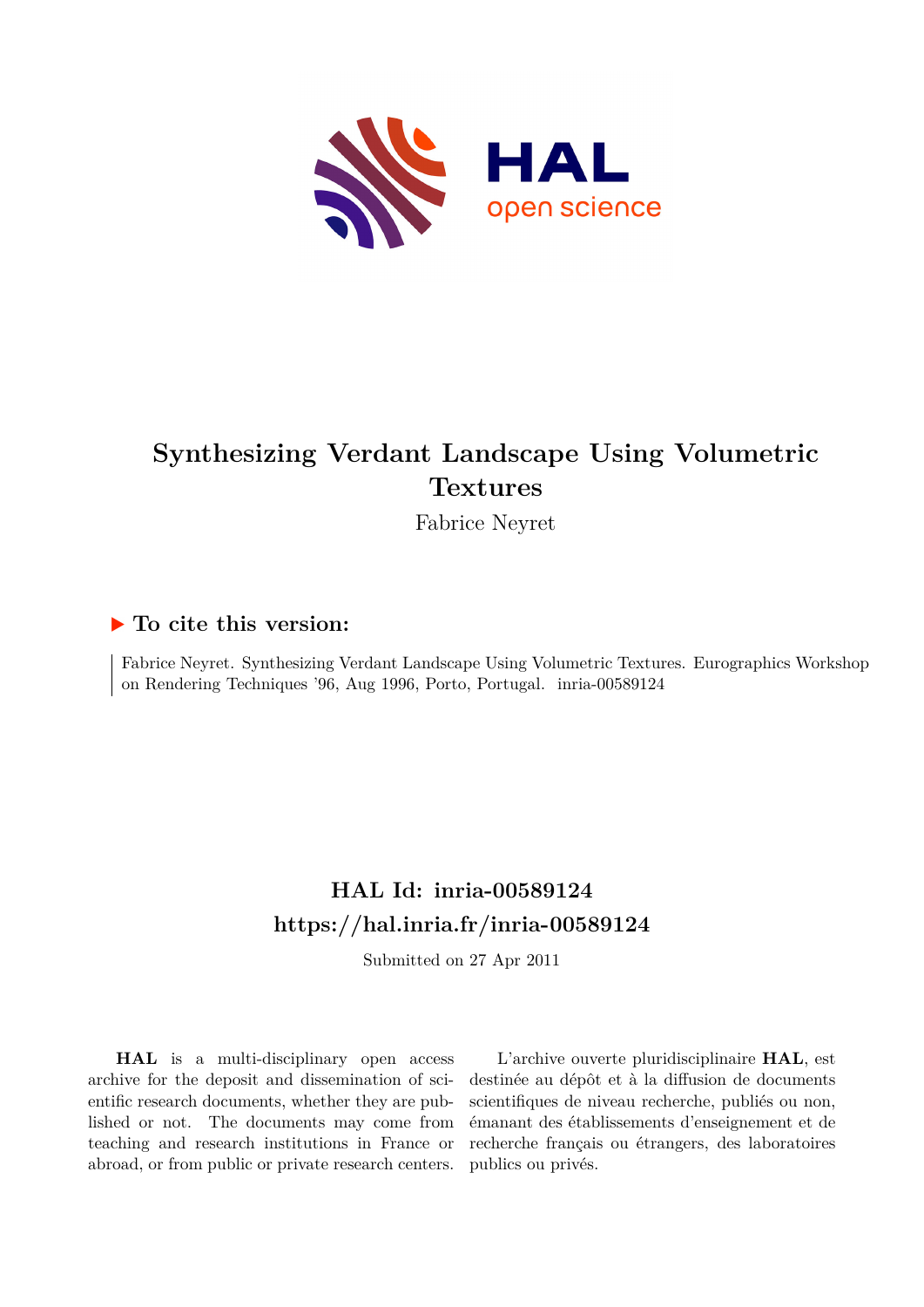# **Synthesizing Verdant Landscapes using Volumetric Textures**

#### Fabrice Neyret

INRIA Rocquencourt BP 105, 78153 Le Chesnay Cedex, FRANCE Fabrice.Neyret@inria.fr http://www-rocq.inria.fr/syntim/research/neyret

**Abstract:** Volumetric textures are able to represent complex repetitive data such as foliage, fur and forests by storing one sample of geometry in a volumetric *texel* to be mapped onto a surface. This volume consists in samples of densities and reflectances stored in voxels. The texel can be prefiltered similarly to the mipmapping algorithm, giving an efficient rendering in ray-tracing with low aliasing, using a single ray per pixel.

Our general purpose is to extend the volumetric texture method in order to provide a convenient and efficient tool for modeling, animating and rendering highly complex scenes in ray-tracing. In this paper, we show how to convert usual 3D models into texels, and how to render texels mapped onto any mesh type. We illustrate our method with verdant landscapes such as forests and lawns.

# **1 Introduction**

Geometric complexity is an important aspect of realism in synthetic scenes. This is particularly true for natural scenes such as forests, lawns, fur, etc. In order to represent and render scenes, one has to choose between using a general synthesis process (consisting of interactively modeling meshes, specifying the animation, and launching a renderer), and using a data-specific tool for either the modeling stage or eventually the whole synthesis process. In this paper, we show that for complex scenes, volumetric textures are a good trade off between generality and efficiency.

#### **Classical synthesis process**

It is convenient to use general tools and representations, since many products are available and existing data can be re-used. The high geometric complexity makes this theoretical solution usually impractical in each of its stages :

- modeling requires a lot of detailed knowledge from the user, and is very repetitive.
- the generated database is highly memory-consuming.
- similarly, the animation needs the user to specify the motion of many components.
- the rendering has to deal with billions of facets, which is costly in time and results in a lot of aliasing.

Although clever optimisations and database structurations exist [FvDFH90], antialiased ray-tracing ofsuch scenes isstill very slow. An important aspect liesin the determination of levels of details, which is currently an active research topic. Scanline-renderers with shadow capabilities can also be used, but one has to deal with aliasing, and detailed shadows can hardly be obtained with a wide scene containing fine details.

#### **Specific approaches**

These approaches solve the problem for particular kinds of scenes, either by procedurally describing the objects, or by providing a specific representation and the mean to render it. The first category concerns L-systems, fractals, botanical and physical models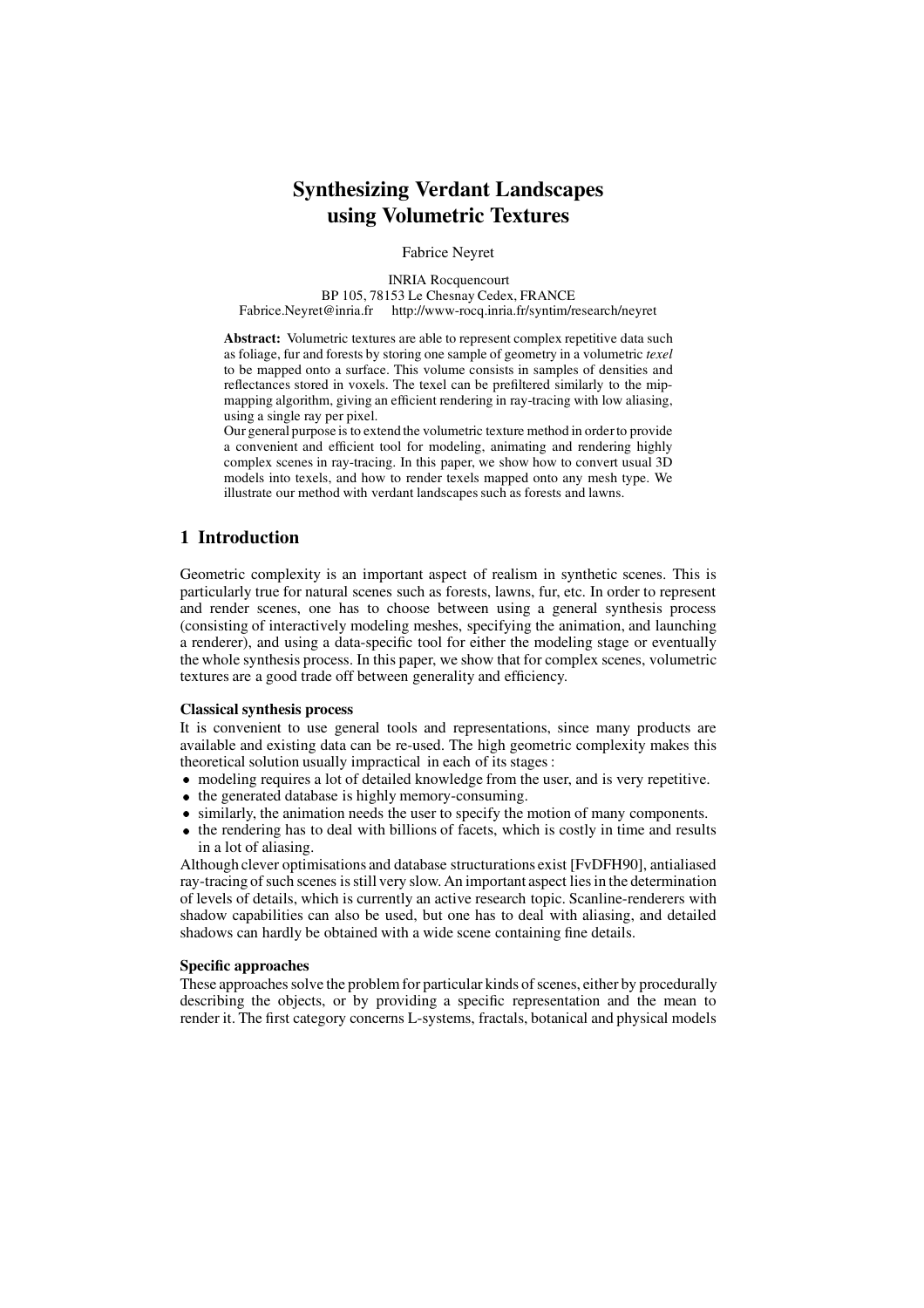[Pa88, dRa88, FR86] which generate polygons. The second category mostly concerns particle systems and some landscape-specialized models [RB85, WP95]. which use specific representations and rendering techniques. Procedural geometric models do not address the rendering aspect of the problem, and specific representations forbid the use of general modeling tools and existing databases. The integration of different kinds of objects in a single scene can also be limited.

#### **Volumetric textures**

In our previous work, we have shown how to make volumetric textures an efficient way of representing and rendering complex repetitive data : the precomputed multiscale representation provides the right look of the data at the right scale. The textural approach is limited to scenes which contain some repetitiveness. However it allows us to separate the scales of specification into a local 3D aspect (the texel pattern) and a wide aspect (the surface on which texels are mapped, and the deformation of these texels). Therefore, volumetric textures provide a relatively general representation of complex scenes, and enable an efficient unaliased ray-traced rendering (see section 2). Thus, volumetric textures are a good trade off between generality and efficiency.

But the texel representation described in previous work is mostly specific, as the texel content has to be specified 'manually' by the user, and the surface has to be discretized by bilinear patches in such a way that one texel corresponds to one patch. In order to make the volumetric texture model usable, we describe in this paper :

- A way to convert usual object descriptions into volumetric textures (section 3), thus allowing the use of existing modeling tools and databases ;
- A method of rendering texels mapped on any mesh type (section 4), using texture coordinates such as those for usual 2D textures.

Having solved these two major issues, we illustrate the model by synthesizing verdant landscapes (section 5) using an existing representation of trees and a free mapping on surfaces.

## **2 Volumetric Textures**

Kajiya and Kay first introduced texels in 1989 [KK89] mainly to render fur. Despite the fact that the paper contained the basic ideas, a lot of coding is still required to simulate other materials, and rendering is very slow since no multiscale scheme is proposed. Moreover, the surface has to be subdivided into bilinear patches so that one texel corresponds to one patch. However, the look of the resulting teddy-bear is simply marvelous. The authors use a full volumetric storage as a 3D texture pattern (the *reference volume* stored once) to encode the geometric data, and an underlying surface meshed with bilinear patches (see figure 1). Each texel is mapped exactly upon a bilinear patch and deformed in order to stick to the neighboring texels, thus forming a thick layer upon the surface. The vertical edges (common with adjacent texels) can be 'combed' by the user.

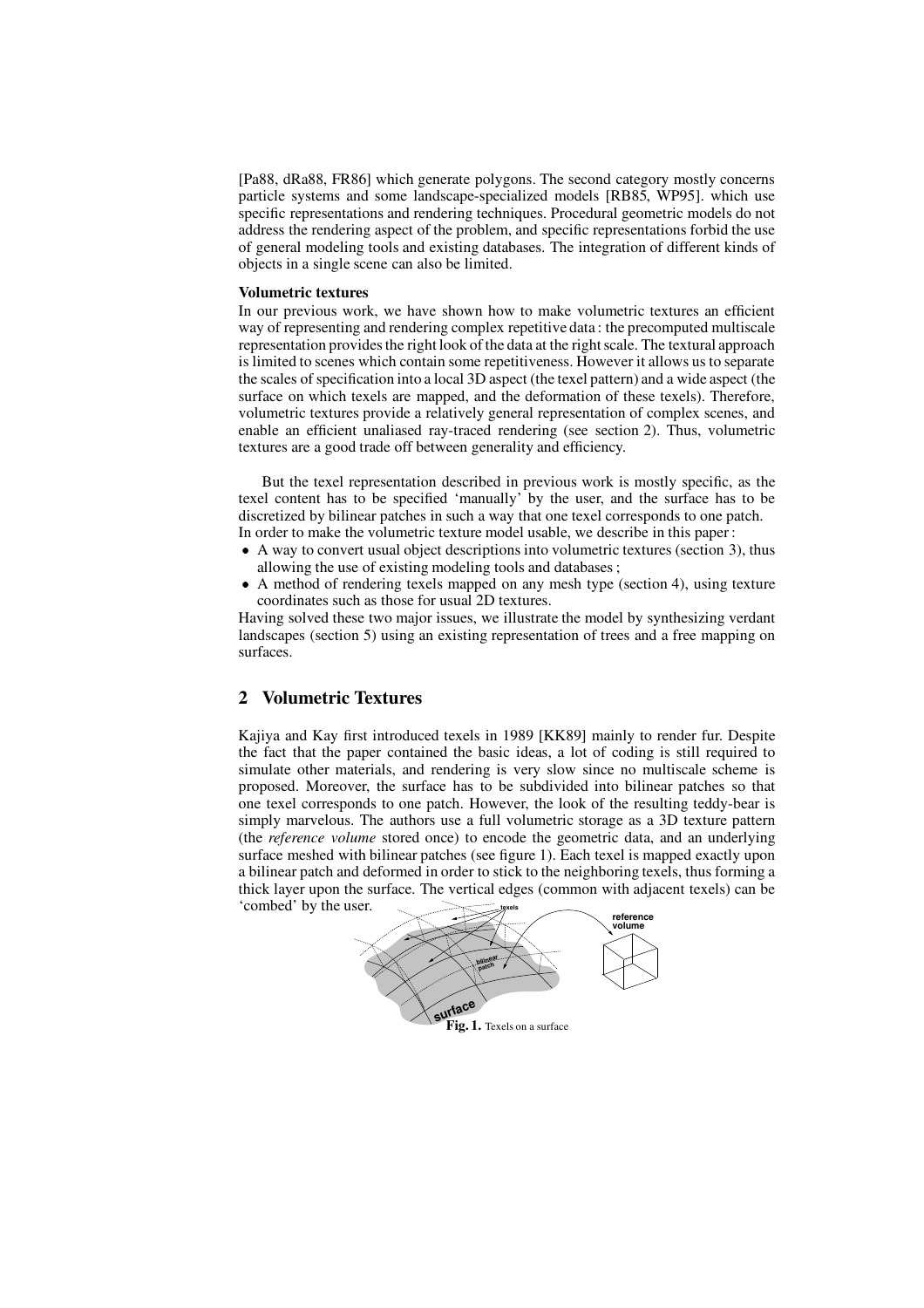The voxel content is not really a density but rather an non-directional probability of occlusion. Another crucial piece of data is stored in the voxels: a reflection model and a local frame, which makes the volume reflect light just like a real object would. The fur rendering implementation models the reflection from a cylinder, and the frame is limited to the cylinder axis. These parameters are not really stored in the voxels since they are constant in the volume (the variation in the combing is obtained at the mapping level).

Thus the volumetric texture is defined by a reference volume, an underlying surface made of bilinear patches, and a thickness vector at each vertex of the surface.

Shinya proposed some improvements in 1992 [Shi92], by storing the occlusion for each spatial direction in order to make the occlusion direction-dependent, and by traversing the volume by steps in each spatial direction. He listed unsolved problems (texel construction from polygonal description, voxels prefiltering), and recommended the use of a hierarchical approach.

In a previous paper, we proposed an extension to the texel representation [Ney95b], for generality and efficiency : various data can be represented without extra coding, and ray-tracing is achieved efficiently with low aliasing, using a single ray per pixel. Efficiency is obtained with a multiscale scheme similar to the mip-mapping [Wil83]. The key idea lies in the encoding of the local geometry included in a voxel volume, characterized by a Normal Distribution Function (NDF), in such a way that it can be filtered to provide a lower resolution. Thus the volume can be precomputed at each resolution at modeling time, as in mip-mapping. The generality is obtained by keeping enough degrees of freedom in the NDF encoding. We have chosen to approximate this NDF by finding the 'closest' ellipsoid, which needs few parameters.

This ellipsoid plays the role of the reflectance model and the local frame of Kajiya's model. It is determined at modeling time while discretizing a shape into the reference volume. Local illumination is computed at rendering time by numerically integrating the Phong model on the NDF. As for 2D mip-mapping, the two scales closest to the ray thickness are used and interpolated, thus providing filtered data with only one ray per pixel. Therefore, the features of this representation are a probability of occlusion, six ellipsoid parameters, and a pointer to the eight children (if any), stored in each voxel of an octree.

We have demonstrated in another paper [Ney 95a] how to animate the representation in the same spirit, separating the scales of control. Two important unsolved problems were texel construction and texel mapping. Noma [Nom95] proposed a solution to the problem of constructing texels from a particular kind of geometry : sparse little facets (given by the AMAP tree modeling software).

In the next section, we present methods to convert most of the classical geometric representations(CSG, polygonal meshes, L-systems, particle systems, hypertextures,...) into volumetric textures. In section 4, we deal with texel mapping.

## **3 Texel Building**

Many representations and modeling tools already exist to specify shapes, either general or specific, that users know well and like to use. A convenient way to specify the reference volume content is thus to convert existing representations into volumes. 3D scan-conversion still exists to convert some representations into volumes, but this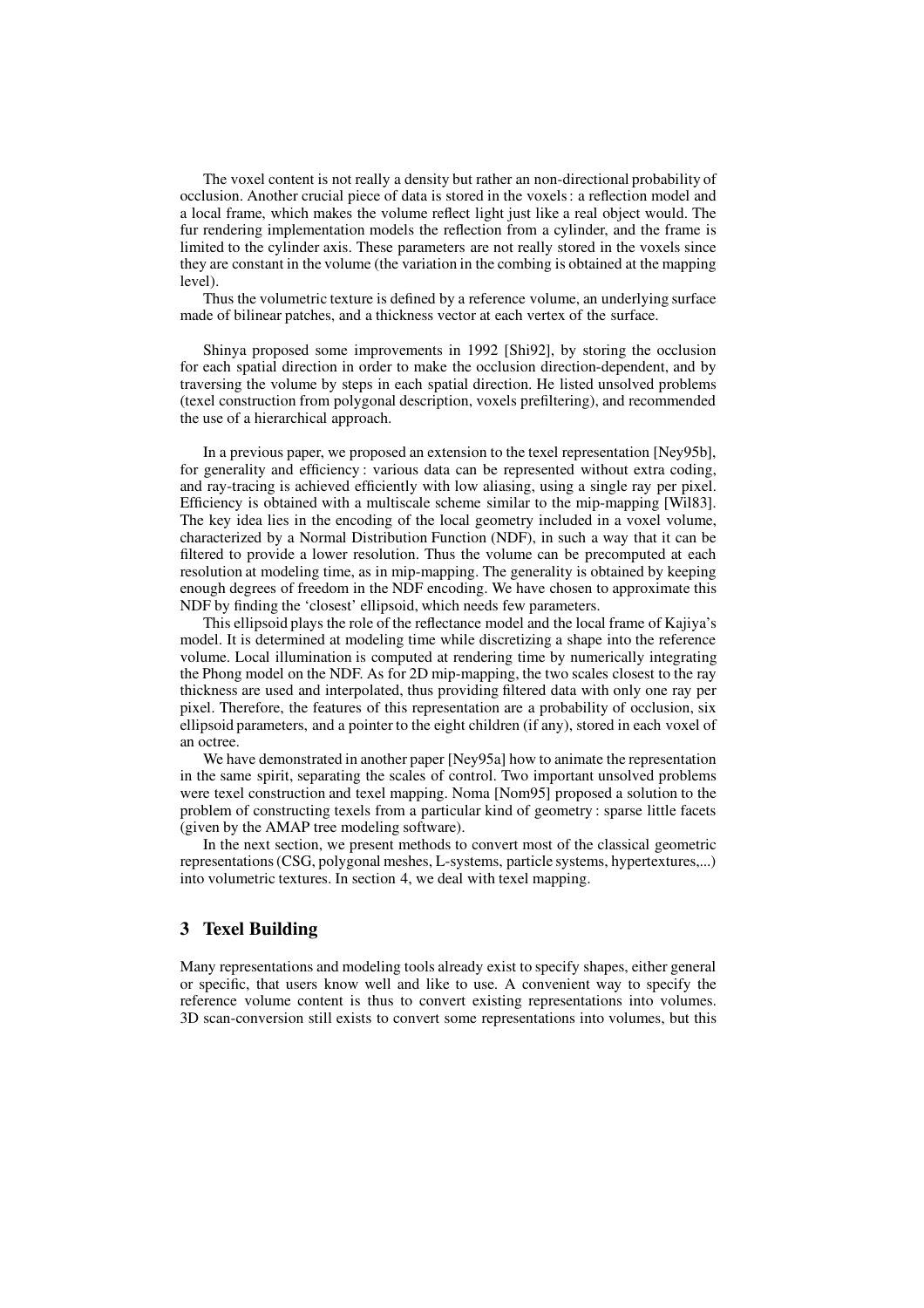method parses the whole volume systematically, and is quite costly. Moreover, not only do we need to know the voxel occupation, but also the local reflectance, which implies that the method has to be extended.

CSG, polygonal meshes, implicit functions, particle systems and L-systems [FvDFH90, RB85, Pa88] are primitive-based techniques: these constructions design a shape by combining simple shapes (the primitives being respectively a solid, a facet, a skeleton element, a trajectory segment, a terminal symbol). The simplicity of these primitives allows more efficient and accurate conversion than straight 3D scanconversion : such a primitive can be defined by a distance function, or more conveniently by the distance to its surface, made negative if the tested point is inside the shape. The normals are given by the gradient of the distance function. The conversion of these models is described in section 3.1.

On the contrary, scanner data and hypertextures [PH89] correspond to full volumetric representations, for which data is given at each space location. Local density orientation and octree compression are then determined by scanning the volume. We detail these models in section 3.2.

We use the texel representation presented in our previous work [Ney95b], in which the data is stored in an octree. To sum up the process, the construction corresponds to the thinnest scale ; then a propagation is achieved in the upper stages of the octree in order to precompute the filtered data at all resolutions; finally a compression pass is achieved to suppress unvarying information.

Note that by using a volumetric storage, building a shape looks like painting it into a 3D drawing. This allows many operations while designing a shape : instead of just setting the voxel data, one can add, substract, set only the NDF... This is used to implement CSG operators as we will see hereafter.

#### **3.1 Primitive-based models**

Multiscale data structures like octrees are well-adapted to recursive construction: recursive construction supposes us to be able to determine if a given space area is inside, outside or on the frontier of a shape, in the same spirit of the Warnock algorithm in 2D [FvDFH90]. The function which gives the distance from a tested point to the surface of the shape to be built, conveniently made negative inside the shape, provides a way to determine the status of a voxel regarding the shape (see figure 2) :

- if the distance from the center of the current voxel (initially the root of the octree) is greater than the radius of the sphere bounding the voxel, the voxel is outside the shape.
- if this distance is negative, its absolute value being greater than the radius, the voxel is inside the shape.
- otherwise the voxel is probably on the frontier, so we split the voxel into eight children, and apply this algorithm to each child. If the minimum size is reached, we evaluate and store the geometric information corresponding to this area of space.

Note that getting the distance function is easy for simple primitives such as sphere or cylinder, and that normals can directly be obtained by computing the gradient.

We have implemented a large amount of primitives, that can be directly used in a declarative script. For instance, a sphere  $\{C, r\}$  is obtained with the distance function

 $d(M, sphere) = |\overline{MC}| - r$ , which gives the criterion function  $\frac{1}{2}(1 - \frac{d}{r_{vosel}})$  that is greater than 1 if the voxel is outside the shape, less than 0 if the voxel is inside, and in  $[0, 1]$  if the voxel contains the frontier.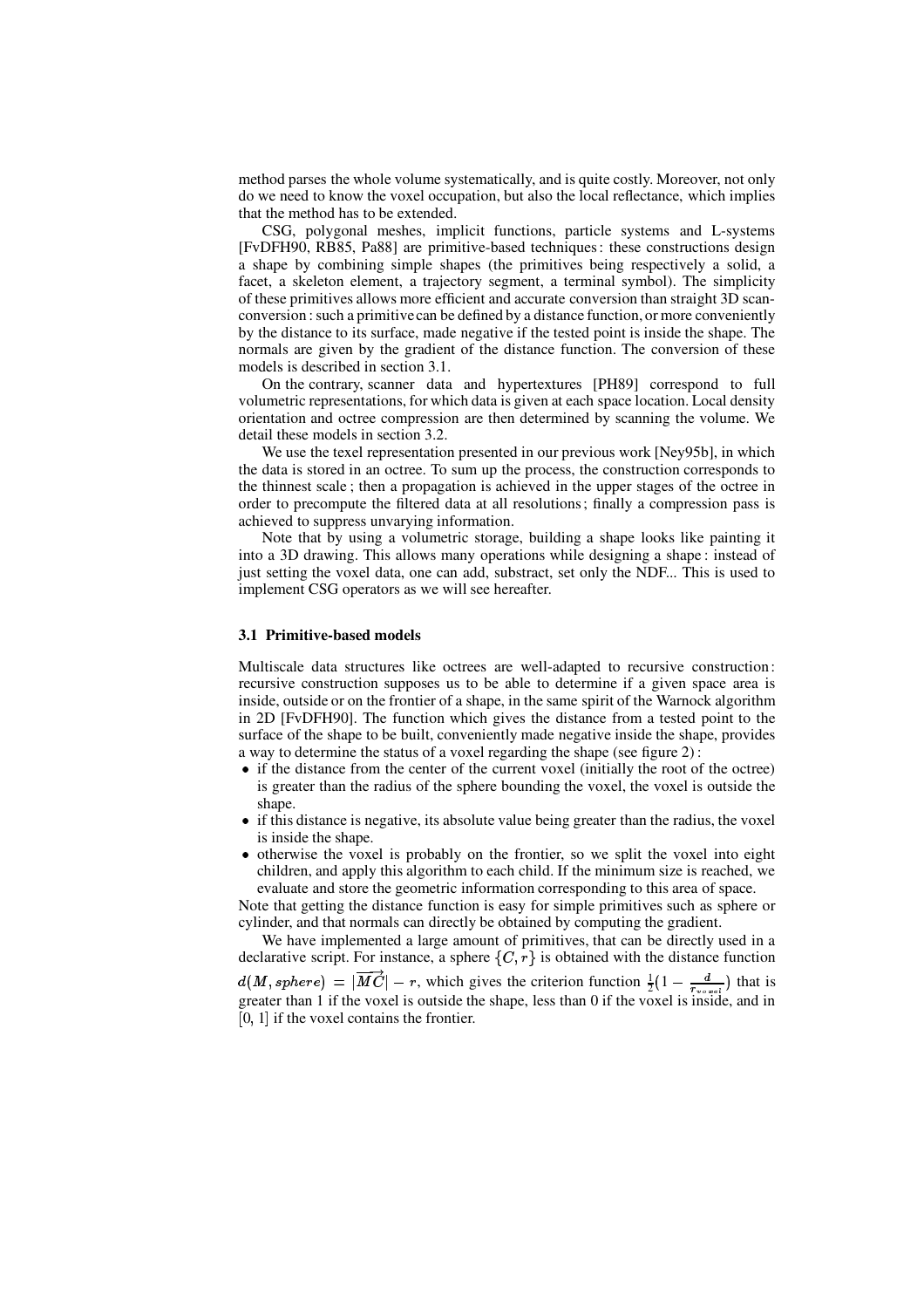

**Fig. 2.** Recursive volumetric construction of a shape (figured in 2D)

CSG operators like union or intersection are easy to implement : a new shape is combined with the previous ones by using a special drawing mode which adds values to existing ones in the voxels instead of setting the new value. Evaluating a whole CSG tree requires computing each sub-tree in separated volumes.

Primitives are also used to paint 'skeleton' representations such as L-systems and particle systems in the reference volume : successive segments are drawn in the volume using cone or cylinder primitives.

Triangular meshes are represented in the same way using the triangle primitive : the Euclidean distance from a point to a triangle can be easily obtained. The NDF is constant and is equal to the triangle normal. (Note that we draw the mesh surface and not the enclosed volume.)

We have also implemented implicit functions in the same spirit: a distance function can be approximated using the potential, since the only necessary properties for the function are that it be zero on the surface and to not increase any faster than the Euclidean distance (otherwise a voxel can be declared outside instead of ambiguous). Our approximation of the distance is  $\frac{1}{\sqrt{n\omega t}} - 1$ , where  $pot(M) = \sum \pi_i/d_i^2$ , with  $\pi_i$  and  $d_i(M)$  being respectively the weight and the Euclidean distance of a skeleton element (point, segment or triangular face).



**Fig. 3.** Texel conversion of: CSG, L-system, particle system, mesh, implicit surface.

#### **3.2 Volumetric models**

Volumes are another kind of data : medical CT-scan data (explicit field) or hypertexture obtained from Perlin noise [Per85] (procedural field). Distances cannot easily be obtained since the data does not really represent a surface. We have to use a volumetric scan-conversion : we scan the data at the thinnest resolution, and we create the octree voxel hierarchy "on the fly" only where non empty space is found.

With Perlin noise, the normals are obtained by gradient computation. For pure volumetric density data such as CT-scan data, the density gradient has to be numerically estimated from a neighborhood (this gives poorer results, which shows that direct knowledge of the NDF is more important at this scale than the density distribution).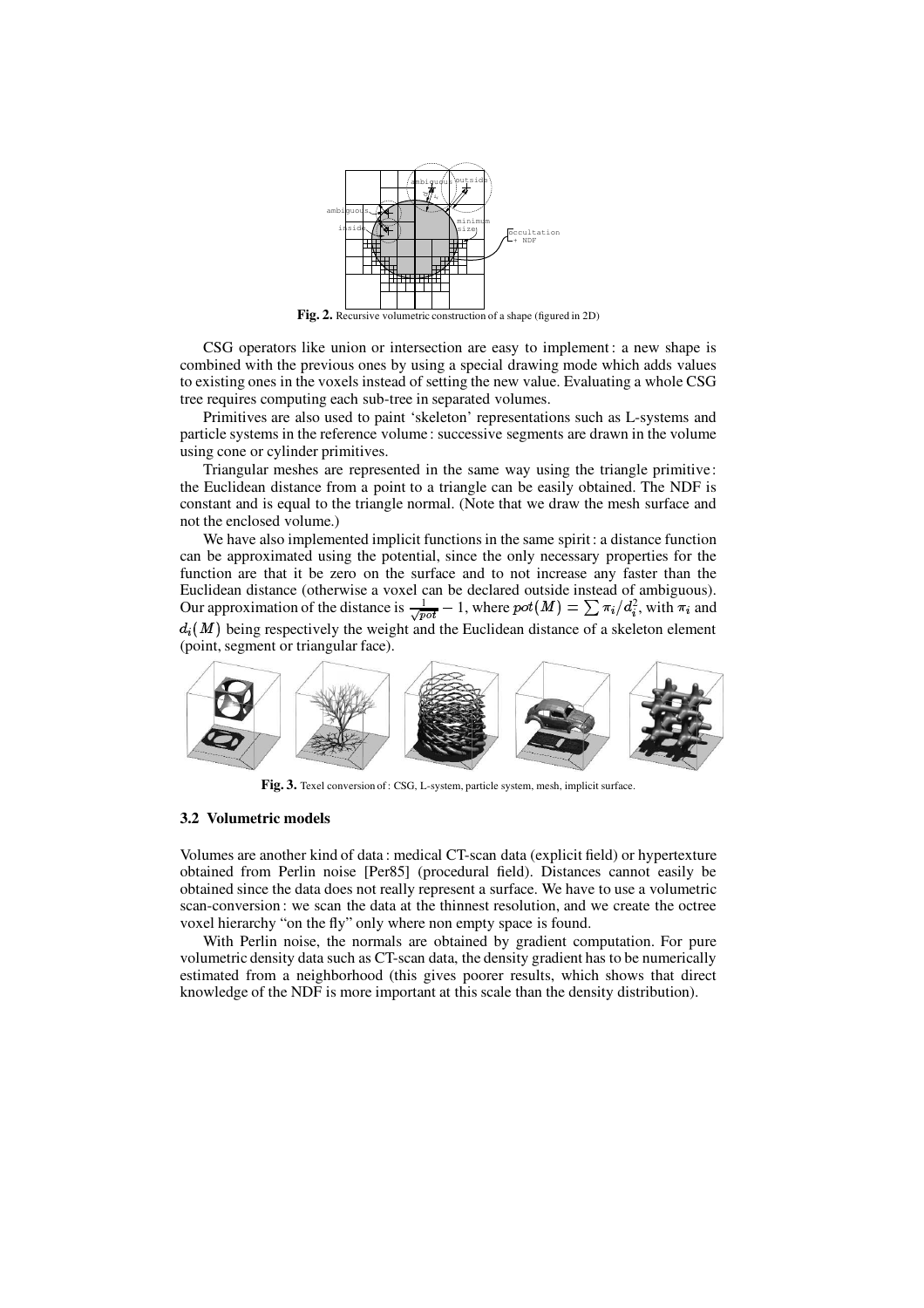

**Fig. 4.** Texel conversion of hypertexture (left) and tomographic image (middle). *right:* cyclic hypertexture pattern.

#### **3.3 Discussion of the model**

 Voxelizing a shape brings of course some approximations: from a short range, shapes seem made of bricks and are a bit blurred. To avoid such effects, the volume resolution has to fit the closest point of view requirements. This can be memory-consuming. But one has to keep in mind that texels are built to represent small detailsin complex scenes ; they are not supposed to handle short-range viewpoints. In such cases, a transition with polyhedral geometry can be made [Nom95].

 If duplicated without any variation, the texture will look very repetitive. This problem is dealt with in section 4.3.

 Color representation is not handled by the volumetric model which is a pure geometric representation (it is not easy to filter colored geometry). In previous papers [KK89, Shi92, Ney95b, Nom95], a color material is associated with a whole pattern. We address this problem in two ways: by merging separated texels associated to different materials, which is limited but easy to implement in volume rendering, and by implementing classical textures (picture or procedural) that are used inside texels.



Fig. 5. *left* : real (top) and texelized (bottom) meshes. *middle* : textured texel. *right* : merging of two colored texels.

# **4 Mapping Texels**

Previous publications on texels use a very simple mapping, requiring an underlying surface made of bilinear patches on which texels are placed. The base of each texel is fitted to the patch and their vertical sides are deformed in order to stick to adjacent texels. This constrains the surface mesh, and supposes that the orientation and the size of the texels correspond to the ones of the patches.

We specify in section 4.1 a general texel mapping in the same way that the 2D mapping is defined, offering new degrees of freedom. The idea is to introduce 3D texture coordinates inside the volumetric layer to specify the texel mapping. Note that unlike 2D textures where the color computation is separated from the ray scene traversal, in volumes rays have to traverse the texture. We describe this ray traversal in section 4.2. We explain in section 4.3 how to decrease the repetitive appearance of the mapping.

#### **4.1 Mapping specification**

We use surfaces consisting of triangles and bilinear patches. This allows the use of almost any mesh type, since polygons with more points can be decomposed into triangles and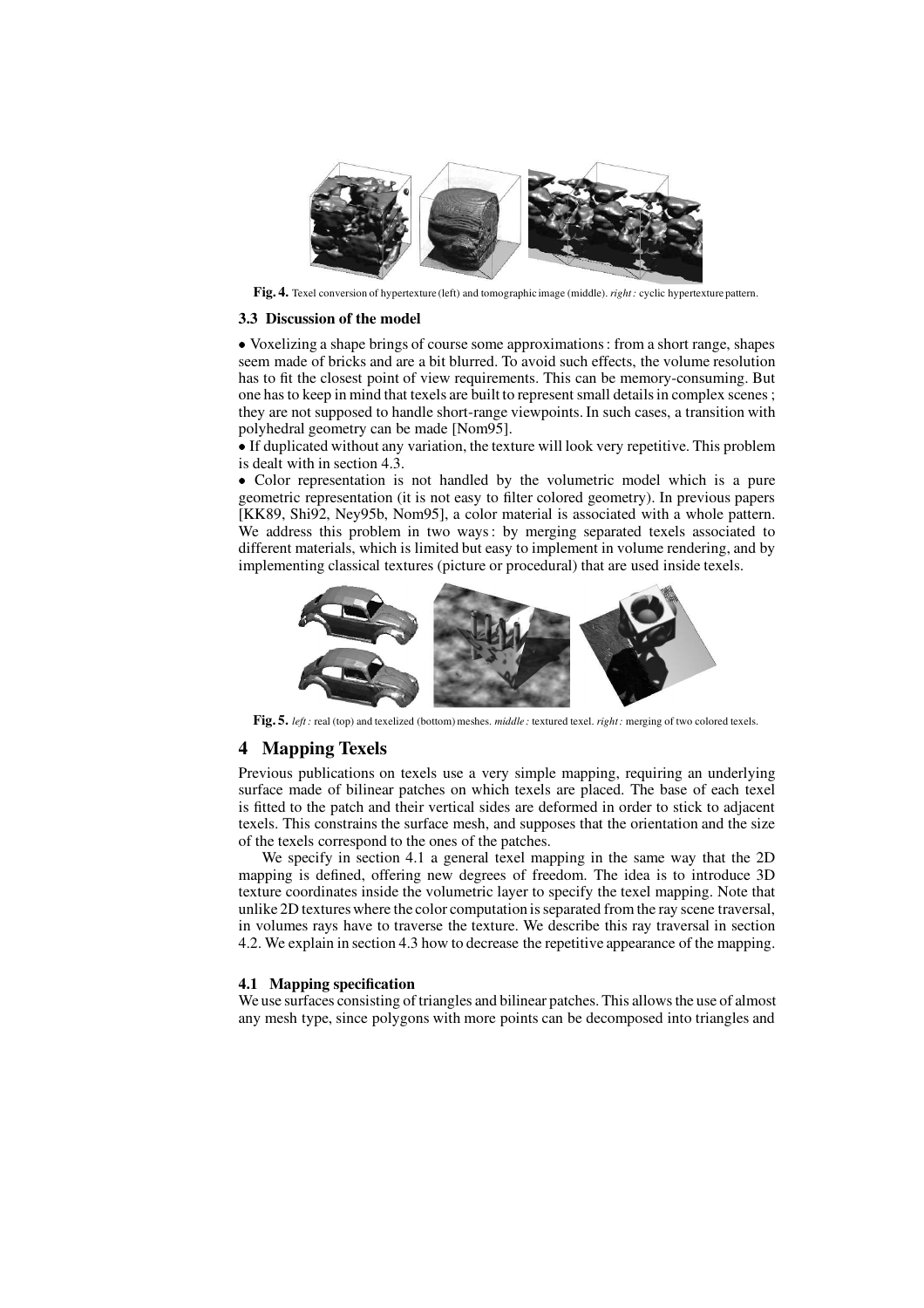quadrilaterals. The size and the orientation of the polygons are independent of their texel counterparts.

We associate to each vertex a vector **H** called a *height vector* which controlsthe texel 'combing', and a vector  $\mathbf{u} = (u, v, w)$  which gives the texture coordinate at the point. Also we define a scalar  $dw$  such that the vertex at the top of  $H$  has a texture coordinate  $(u, v, w + dw)$ . In most cases  $w = 0$  and  $dw = 1$ . Kajiya's mapping corresponds to surfaces composed only of bilinear patches, and successive integer values for  $u$  and  $v$  at vertices (the texel bounds coincide to the patch bounds). Note that we use three different coordinate systems : the spatial one S where the coordinates are  $(x, y, z)$ , the thick skin space  $\mathcal F$  attached to the faces where the coordinates are  $(U, V, W)$  (  $W = 0$  on the face,  $W = 1$  on the top of the layer, and  $(U, V)$  are barycentric coordinates of the face), and the texture space T where the coordinates are  $(u, v, w)$  (see figure 6).



Fig. 6. *draft*: The parameterization  $\mathcal F$  is normalized within the face. The parameterizations  $\mathcal S$  and  $\mathcal T$  are interpolated using  $\mathcal F$  and knowing the values at the vertices. *top left* : the boxes corresponding to the faces. *bottom left* : the reference volume. *top right* : Kajiya's mapping: one texel fits one face (for clarity we have only mapped the central box). *bottom right* : general mapping defined by the  $(u, v, w)$  at the eight vertices (central box only).

Let us call the thick skin area corresponding to the faces *boxes* (in Kajiya's mapping boxes and texels are equivalent, i.e.  $\mathcal{T} = \mathcal{F}$ ). Assuming that a triangle is a degenerated bilinear patch, the transformations  $\mathcal{F} \to \mathcal{S}$  and  $\mathcal{F} \to \mathcal{T}$  are trilinear interpolations (spatial coordinates and texture coordinates at any point are obtained from the values at the eight vertices).

As in previous work [KK89], a material pointer is associated to each face, which indicates the reference volume to use at this place, and we use classical Phong material description, such as ambient diffuse and specular color, and roughness. The material specification is slightly more complicated in our implementation since we allow the merging of texelsin the same volume, the superposing oftexel layers, orthe achievement of operations such as scaling, permuting orientation, and so on. Moreover, Phong parameters can be defined by 2D texture functions such as an image map or a Perlin 3D noise. This is achieved by adding some items and linking the material descriptors used for the same face.

#### **4.2 Texture traversal while rendering**

We precompute a bounding sphere and a grid around the surface, and a bounding sphere for each face including the texel thickness (see figure 7). During the tracing of a ray, this leads efficiently to the first face intersected by the ray. Texels stick to each other so that in most cases only the upper and lower surfaces have to be tested for intersection.

When entering inside the skin space, we leave classical ray-tracing. The ray traversal inside this space uses the neighborhood coherence of faces, so that we just have to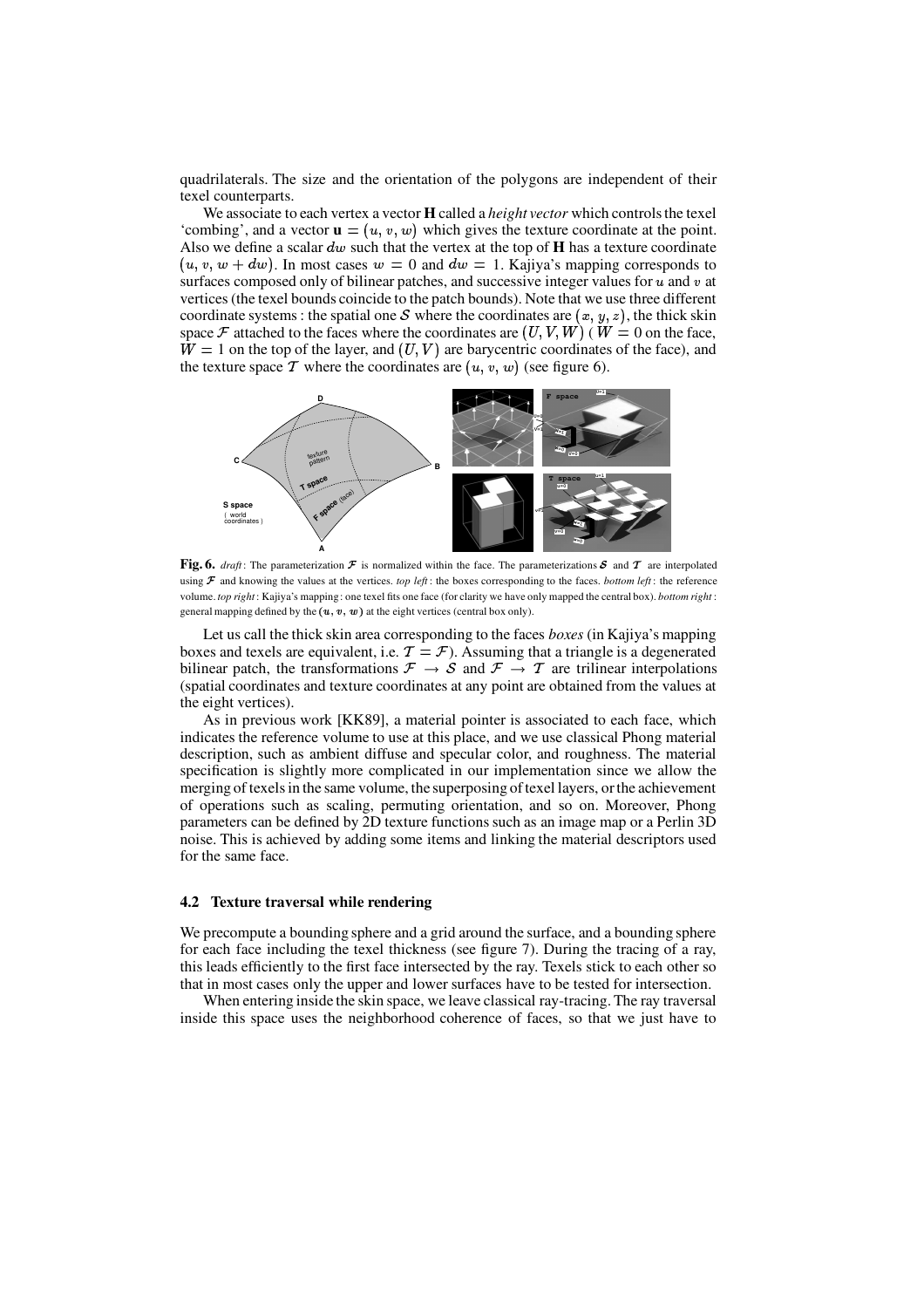

**Fig. 7.** *left* : thick skin specification. *right* : grid and bounding boxes used for efficient ray-skin intersection computation.

compute the point where the ray leaves the box, thus providing the next crossed box. This part of the traversal is described in previous articles [KK89, Ney95b]. Note that we only have to compute intersection between a ray and bilinear patch, which leads to a simple 2  $\times$  2  $Q_1$  system<sup>1</sup> to solve.

At this stage we can switch to the  $\mathcal F$  coordinates which are associated to the skin space. For Kajiya's simple mapping,  $\mathcal T$  and  $\mathcal F$  are identical, otherwise we have to cross also this  $\mathcal F$  space before accessing to a single texel area. This stage (see figure 8) does not exist in previous methods. Note that in the skin coordinate system, the ray no longer propagates in a straight line. The trilinear deformation being small, we can either use a simple iterative scheme that gives correct intersections on the  $(u, v, w)$  grid<sup>2</sup>, or approximate the path by a straight line, which is generally sufficient. In the last case, this stage of the traversal is a regular grid crossing, which is easy to implement.

Between two slices of the  $(u, v, w)$  grid we are in a texel, so we switch to the reference volume (i.e. the  $T$  space) that we cross linearly. This part of the volume traversal is described in our previous paper[Ney95b], and issimilarto classical volumetric rendering (excepted the voxel content, and the local illumination computation). We use a kind of cone tracing to allow adaptative rendering : we know the thickness of the ray at this place, and we estimate the voxel size to be used in the octree regarding this aperture (this is exactly a 3D mip-mapping).



**Fig. 8.** Ray traversal inside the thick skin, crossing the boxes, then the texels, then the voxels at the adapted size.

A  $Q_1$  polynomial is of degree one in each variable, i.e. the highest degree term is  $U.V.W$ .

<sup>&</sup>lt;sup>2</sup> The ray direction is expressed in  $\mathcal T$  space. Assuming it is straight allows to obtain an approximation of the distance to the grid, that we used to follow the path in  $\mathcal S$  space. We iterate while the point is not close enough to the  $(u, v, w)$  grid of  $T$  space, on the wanted slice.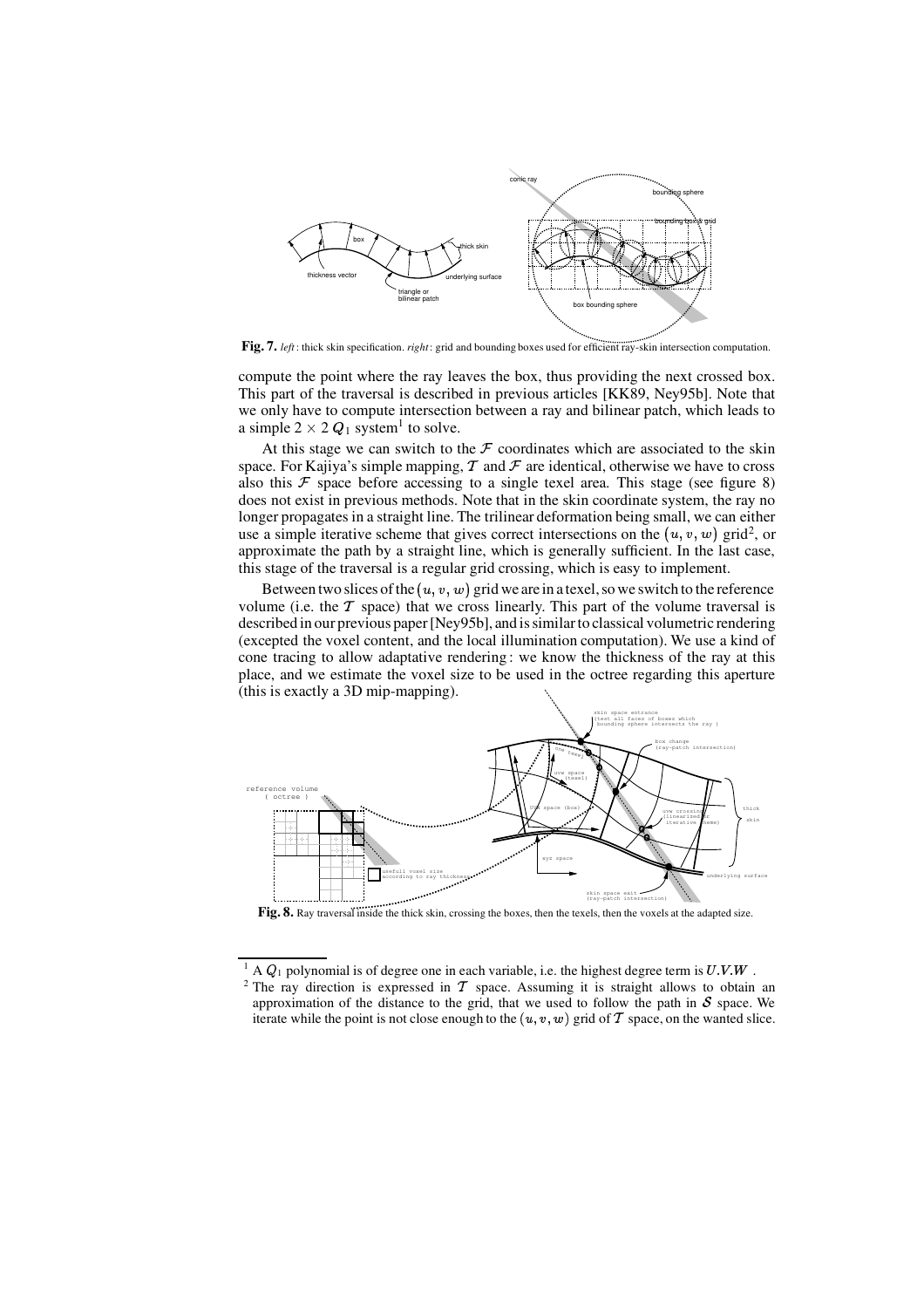### **4.3 Continuous and discrete jittering**

A simplemapping induces a very regular aspect. This aspect can be improved by jittering the diverse parameters.

When the texture is continuous, the pattern has to be cyclic so that no frontier is visible. Continuous perturbations can be obtained by jittering texture coordinates, texel thickness, or thick skin orientation (by modifying height vectors). A Perlin noise is well-suited to this purpose.



**Fig. 9.** Simple mapping; jittering of texture coordinates, vectors direction, vectors length.

When the pattern consists of an isolated object, there is no longer a continuity constraint. Then, more manipulations can be used : alternating reference volume and material, displacing and scaling the texel content, applying symmetries or  $\pi/2$  rotations (i.e. either axis permutation).



**Fig. 10.** Simple mapping; perturbation due to displacing, rotating, scaling.

## **5 Results**

We have applied our technique to generate verdant landscapes (see Appendix for the color images). The computations are done on an SGI Indy having a 200Mhz R4400 processor. The rendering is achieved with a single ray per pixel, at video size (768  $\times$  576), and requires 20 minutes on average.

The first scene is a lawn, covering a hill made of 1400 bilinear patches. The mapping is jittered by modifying the height vectors. Each texel contains 16 grass blades and sometimes a flower. In total 22000 blades and 700 flowers are present. The blades are generated using parabolic trajectories, similar to particle systems, with the section having a 'V' shape. A 128<sup>3</sup> resolution is used for the volume.

The second scene represents 512 spaced trees on a flat land made of 1024 bilinear patches. The trees are modeled using 6 iterations of a L-system, yielding 2154 branches and 6336 leaves. The reference volume contains one isolated tree. Since the camera is very close to the trees, we have taken a  $512<sup>3</sup>$  volumetric resolution (the volume is compressed more than 99.9%). A single tree model is used, and is modified along the texels by changing the size, the orientation, the position and the material. Note the continuous transition between further and closer trees.

The last example is forest covered mountains, using 25000 trees mapped on a 1404 bilinear patches surface. The texture is continuous so that the reference volume has a cyclic content, consisting of two trees clipped on the edges of the volume. Texture coordinates and height are jittered. The trees are seen from a far point of view most of the time, but the camera sometimes gets closer: a  $256<sup>3</sup>$  resolution is used. Note that the scene contains around 200 million primitives (branches and leaves), reproduces fine shadows, gives smooth transitions while zooming, with very little aliasing, using a single ray per pixel.